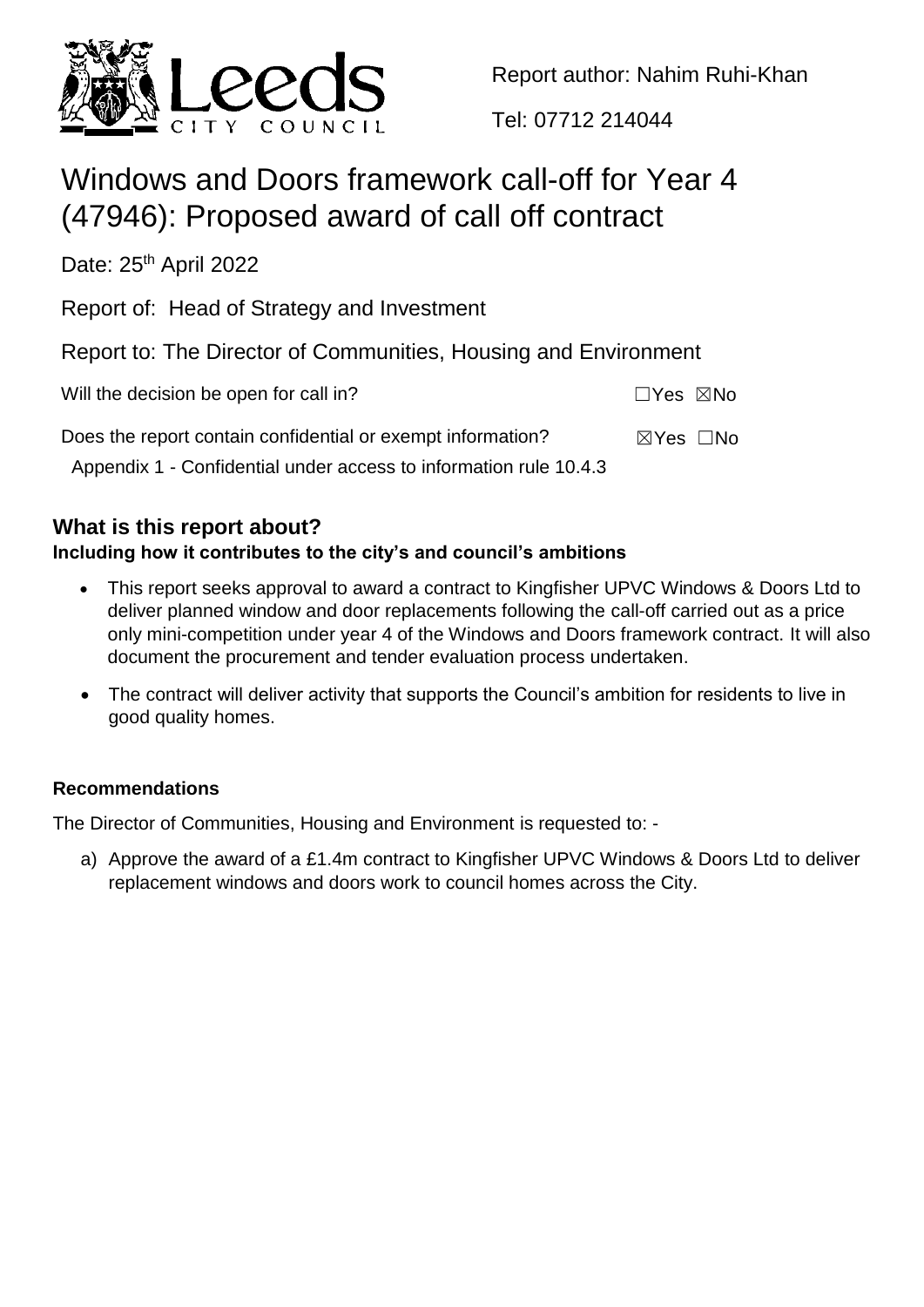### **Why is the proposal being put forward?**

- 1 The replacement of windows and doors to residents' properties is an ongoing part of the housing capital investment programme and is funded by the Housing Revenue Account (HRA).
- 2 To maintain competition, the current windows and doors framework agreement was set up to enable price competition between the four appointed contractors – either for annual work packages, or for any additional work packages if needed. It commenced on 1<sup>st</sup> April 2018 for a 4-year period.
- 3 A Key decision was taken by the Director of Communities, Housing and the Environment on 21<sup>st</sup> February 2022 to approve the undertaking of a price only mini competition through the framework to enable a single contractor to be appointed to deliver the year 4 works estimated to be approximately £1.4m, as this would help the Council to achieve greater cost savings. All contractors agreed to this approach.
- 4 Three of the contractors on the framework tendered for the work and a price only evaluation was undertaken by the Commercial Team within Strategy and Investment. For the price evaluation, contractors were requested to complete an Activity Schedule based on a sample of 150 properties with sundry requirements for the replacement of different window and door types. This formed 95% of the price evaluation. Contractors were also asked to complete a Schedule of Variations for non-standard work which formed the remaining 5% of the price evaluation (please see table below).

|                          | Maximum         | % of Price      |
|--------------------------|-----------------|-----------------|
| <b>Description</b>       | marks available | Evaluation      |
| Sample activity schedule | 950             | 95%             |
| Schedule of variations   | 50              | 5%              |
| ั∩tal                    | റററ             | <u>. ባሀል - </u> |

- 5 Full details of this price evaluation of the three tender submissions can be found in the confidential Appendix 1, prepared by the Commercial team.
- 6 Following completion of the price only evaluation, a summary of the results is listed below:

|                                         | <b>Total Score</b> |
|-----------------------------------------|--------------------|
| Contractor                              | (out of 1,000)     |
| 1   Kingfisher UPVC Windows & Doors Ltd | 977.43             |
| Kier                                    | 913.87             |
| Anglian                                 | 354.88             |

- 7 The contractor recommended to be awarded the contract to deliver the year 4 windows and doors works is Kingfisher UPVC Windows & Doors Ltd.
- 8 The overall evaluation/due diligence process has not identified any significant risks in terms of awarding the contract to the successful bidder. They have the capacity, resource and experience within this operational field of work considered necessary to deliver the service requirement.
- 9 Contract management plans are being reviewed and will be ready for implementation May 2022. It is expected that the mobilisation period will require a lead time of 4 to 6 weeks and the contractor will start installations in June 2022.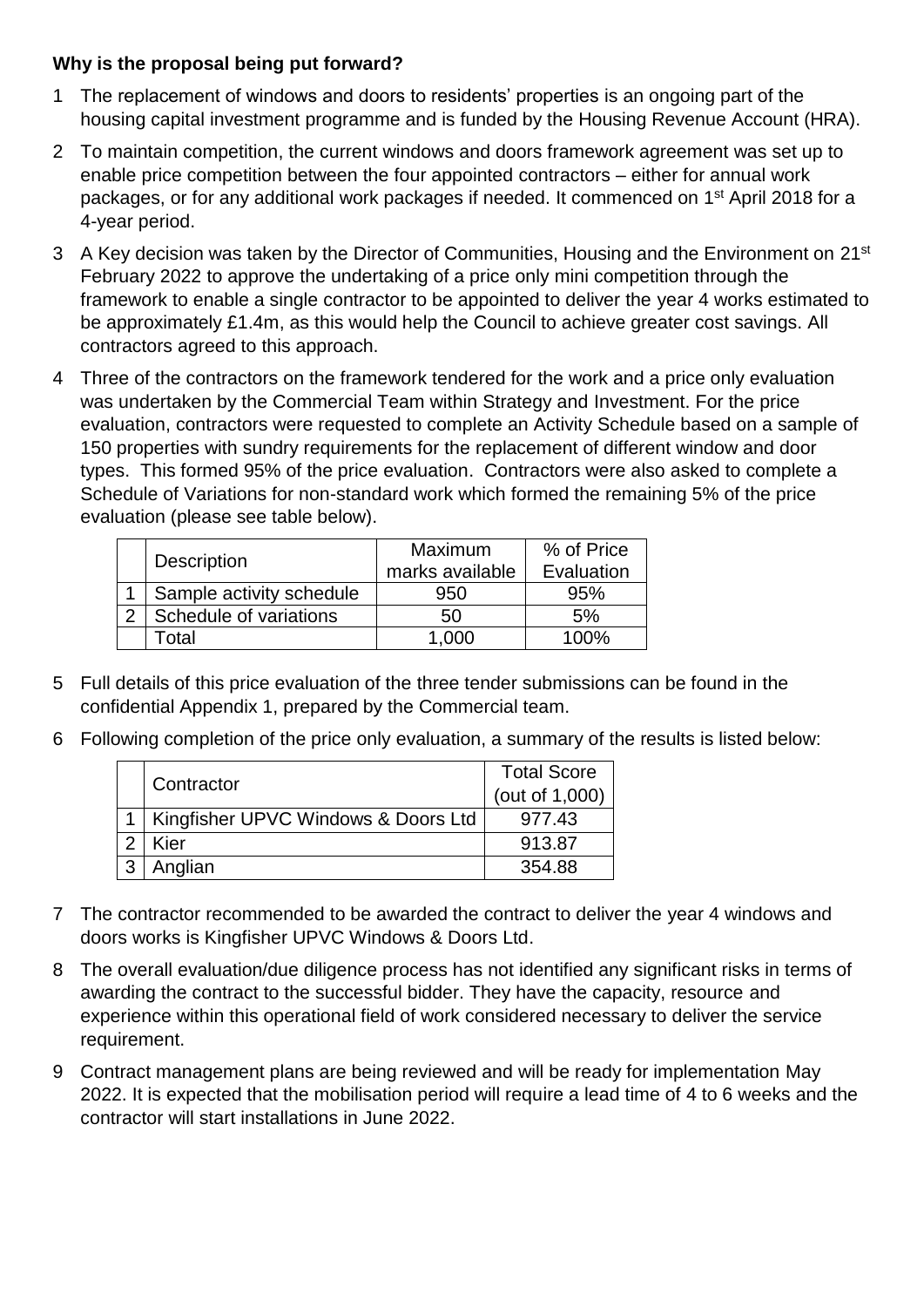#### **What impact will this proposal have?**

| <b>Wards Affected: City wide</b>  |            |     |
|-----------------------------------|------------|-----|
| Have ward members been consulted? | $\Box$ Yes | ⊠No |

- 10 The award of this contract will add significant value to many of our residents across the city through the upgrade and modernisation of their homes. Replacing windows and doors when needed helps fulfil our obligations under the Landlords and Tenants Act 1985, making sure that homes are fit for purpose and of good quality.
- 11 There are no equality and diversity, or cohesion and integration issues related specifically to this framework call-off for the windows and doors works.
- 12 An EDCI screening was completed for the competitive procurement of this framework and informed the requirements we place on the contractors, such as in relation to the contractors Resident Liaison Role. This and the completed Privacy Impact Assessment, also informed how we make sure appropriate resident information is provided to contractors in a safe and secure way.

#### **What consultation and engagement has taken place?**

13 A Key Decision (D54981) for the Windows and Doors framework call-off was made by the Director of Communities, Housing and the Environment on 21<sup>st</sup> February 2022 and Legal and Procurement colleagues have been consulted in the development of this report.

#### **What are the resource implications?**

- 14 A due diligence exercise has been undertaken on pricing to ensure that it is viable, comprehensive, realistic, sustainable and offers value for money.
- 15 The year 4 Windows and Doors call-off order is valued at approximately £1.4m. No minimum values are guaranteed to the contractor.
- 16 The work will be funded by the HRA and Authority to Spend of £1.4m was approved as part of the February Key Decision.

### **What are the legal implications?**

- 17 This report is a subsequent decision of a previous Key Decision of 21<sup>st</sup> February 2022 and is, therefore, a Significant Operational Decision which is not subject to call-in.
- 18 The tenders have been evaluated in accordance with the evaluation criteria set out in the tender documents of the mini-competition, in that the call-off for year 4 has been based on price only.
- 19 Appendix 1 of this report is exempt under the Access to Information Procedure Rules 10.4.3. The public interest in maintaining the exemption in relation to the confidential appendices outweighs the public interest in disclosing the information and financial details which, if disclosed would adversely affect the business of the Council and business affairs of the organisations involved.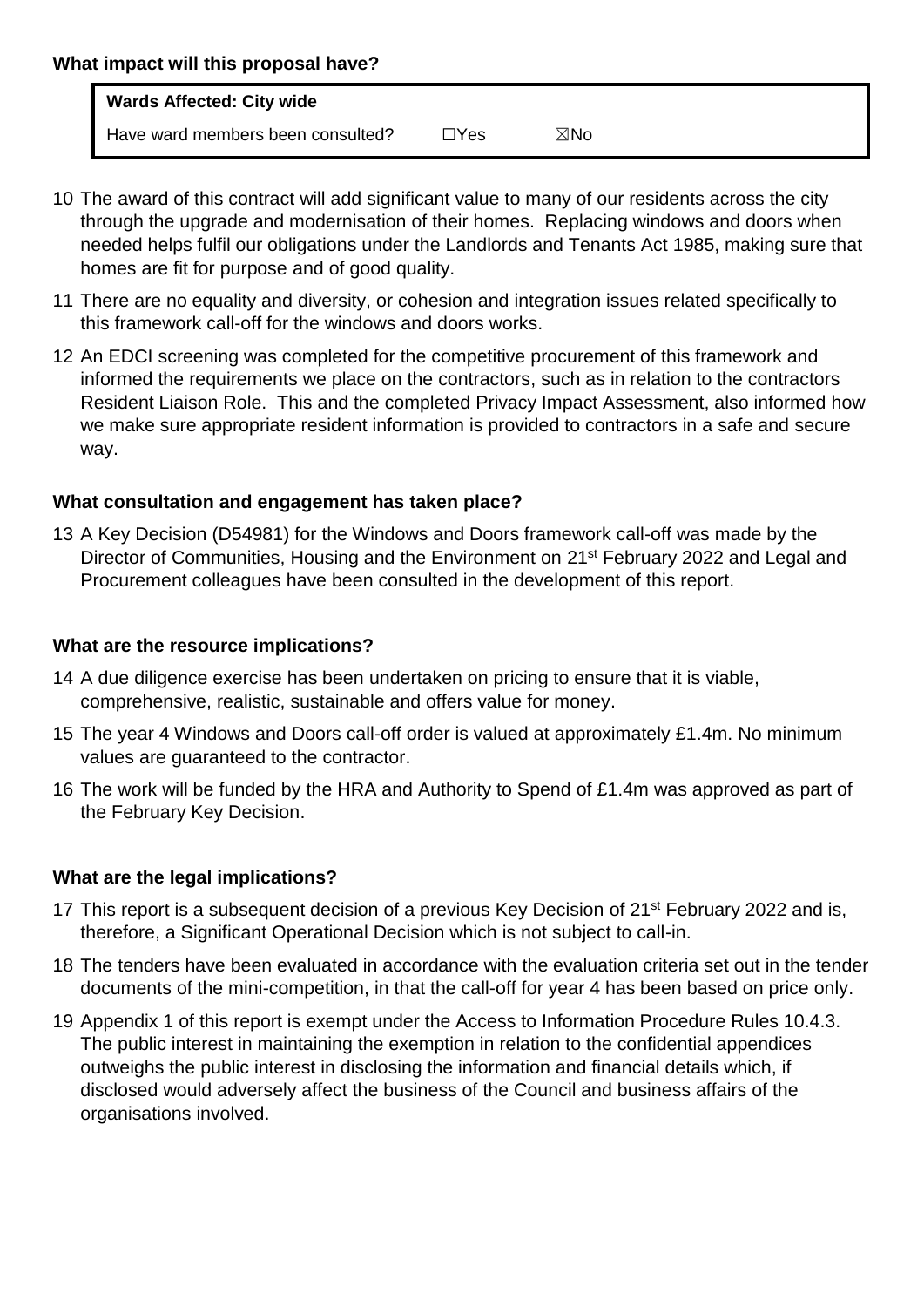#### **What are the key risks and how are they being managed?**

- 20 A risk register has been produced for the year 4 call-off. The project team will continue to monitor the identified risks and consider any new risks moving forward through the contract award and mobilisation.
- 21 The procurement of the framework agreement was undertaken in accordance with the Regulations and the Council's Contacts Procedures Rules, with full guidance and support from the Procurement and Commercial teams.
- 22 Work is now progressing to make sure that there is an appropriate planned and resourced contract mobilisation activity with clear roles and responsibilities between now and the start of the year 4 call-off contract .
- 23 Notable risks relevant to this procurement are:
	- Contractor is not adequately resourced to deliver works:

Mitigations: when the original framework was being evaluated and at short listing stage this was a key focus to make sure any new contractors who took over work had sufficient resource to carry out works. There are KPI's which are attached to the framework which the contractor must adhere to regarding planned delivery.

Contractor does not perform to expected standards:

Mitigation: A clear and detailed performance specification was included in the framework. Project managers will work with the successful contractor to ensure that they are ready to deliver to the expected standards from day one of the new call off order. Furthermore, the contractor has successfully delivered these works during the past two years of the framework.

### **Does this proposal support the council's 3 Key Pillars?**

☒Inclusive Growth ☒Health and Wellbeing ☒Climate Emergency

- 24 Investment in these works and the resulting activity contributes to all of the Council's 3 Key Pillars as follows:
	- The contractor has committed to a social value plan which includes employment and skills targets and will be held to these commitments through contract management activity. These commitments include training days, workshops and work experience opportunities, a commitment that jobs will go through Employment Leeds, and in-kind funding support for works of community led organisations.
	- The programme will improve the living environment of our residents which will help towards our Health and Wellbeing target of reducing health inequalities and improving the health and wellbeing of our tenants.
	- The works programme will help to provide a positive impact on the climate emergency and carbon emissions as replacement windows and doors will help reduce the need for gas and electricity in homes as they are warmer, thus leading to lower bills and emissions.